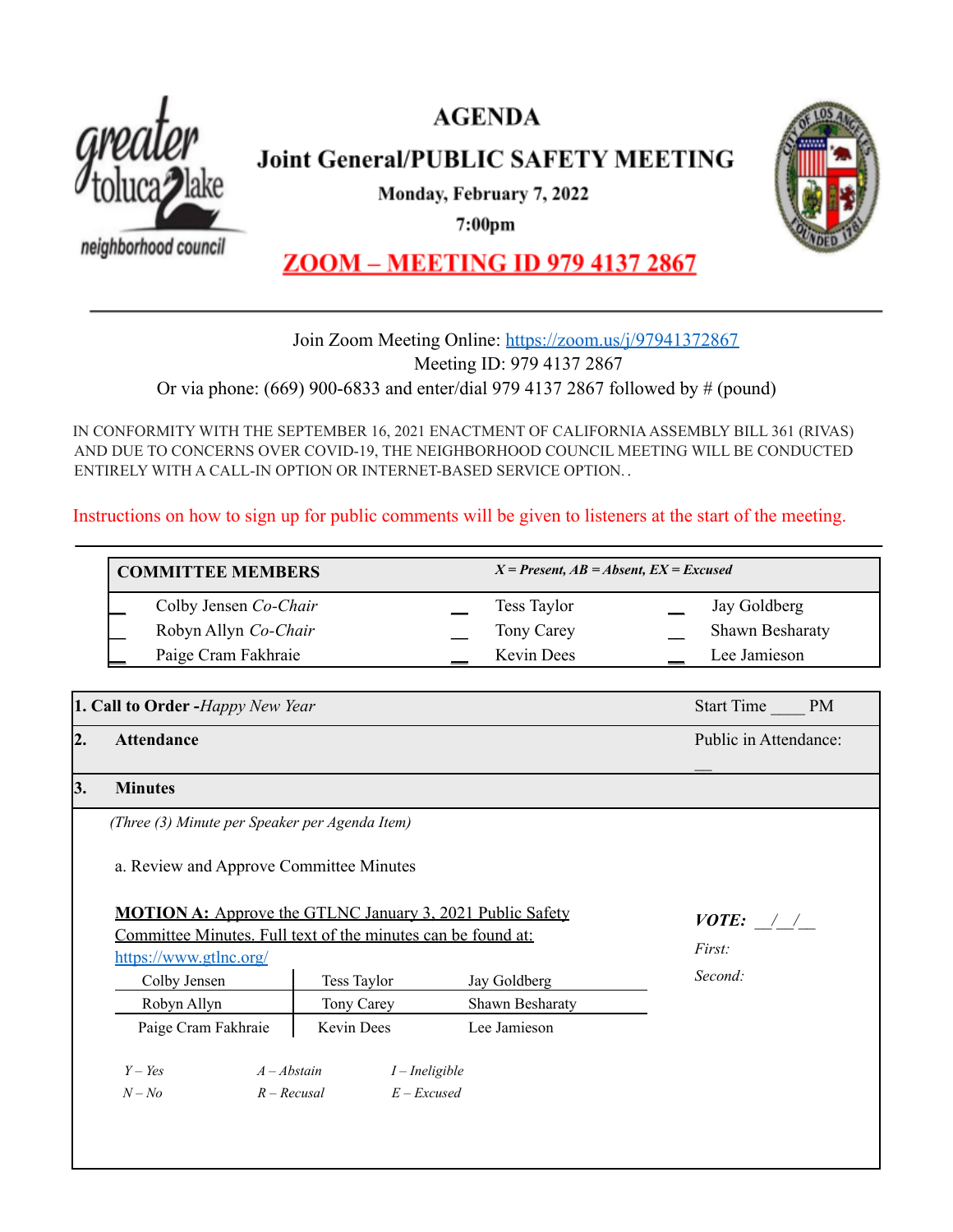**4. Public Comment**

*(Three (3) Minutes per Speaker)*

## **5. Committee Member News & Announcements / Neighborhood Reports**

*(Three (3) Minutes per Speaker)*

- a. LAPD Report: SLO –Kurtis Delbar
- b. Council District 2 Report: Tiffany Zeytounian– Field Deputy
- c. Neighborhood Watch: Robyn Allyn–Watch Lead
- d. LADOT Steve Rostam, P.E.

**AGENDA**

## **6. On-Going Business**



10153 1/2 Riverside Dr  $\#215$ , Toluca Lake, CA 91602 | info@gtlnc.org | www.gtlnc.org

PUBLIC SAFETY MEETING February 7, 2022 Page **2** of **2**

*(Three (3) Minute per Speaker per Agenda Item)*

- Homicide on Sarah/Vineland-Update
- Attacks on Riverside Dr at Mrs. Robinson & TJ-Update
- Homeless Count (TLM wants photos)
- Homeless Services Guide-Studio City

## **7. New Business**

- Party Houses/Halfway Houses
- Shrubs  $&$  Bushes for dead drop point-WTL
- Street Repairs-three potholes on Ledge
- Dark areas-request for lighting in areas of TL
- Safety lighted vests

## **8. Meeting Adjourned Close Time:**  $\bullet$  PM

## Next Meeting: **Monday, March 7, 2022 @ 7:00 PM** – via Zoom

## **PUBLIC INPUT AT NEIGHBORHOOD COUNCIL MEETINGS**

The public is requested to dial \*9, or use the "Raise Hand" option, when prompted by the presiding officer, to address the Board on any agenda item before the Board takes an action on an item. Comments from the public on agenda items will be heard only when the respective item is being considered. Comments from the public on other matters not appearing on the agenda that are within the Board's jurisdiction will be heard during the General Public Comment period. Please note that under the Brown Act, the Board is prevented from acting on a matter that you bring to its attention during the General Public Comment period; however, the issue raised by a member of the public may become the subject of a future Board meeting. Public comment is limited to 2 minutes per speaker unless adjusted by the presiding officer of the Board.

**AB 361 UPDATES** Public comment cannot be required to be submitted in advance of the meeting, only real-time public comment is required. If there are any broadcasting interruptions that prevent the public from observing or hearing the meeting, the meeting must be recessed or adjourned.